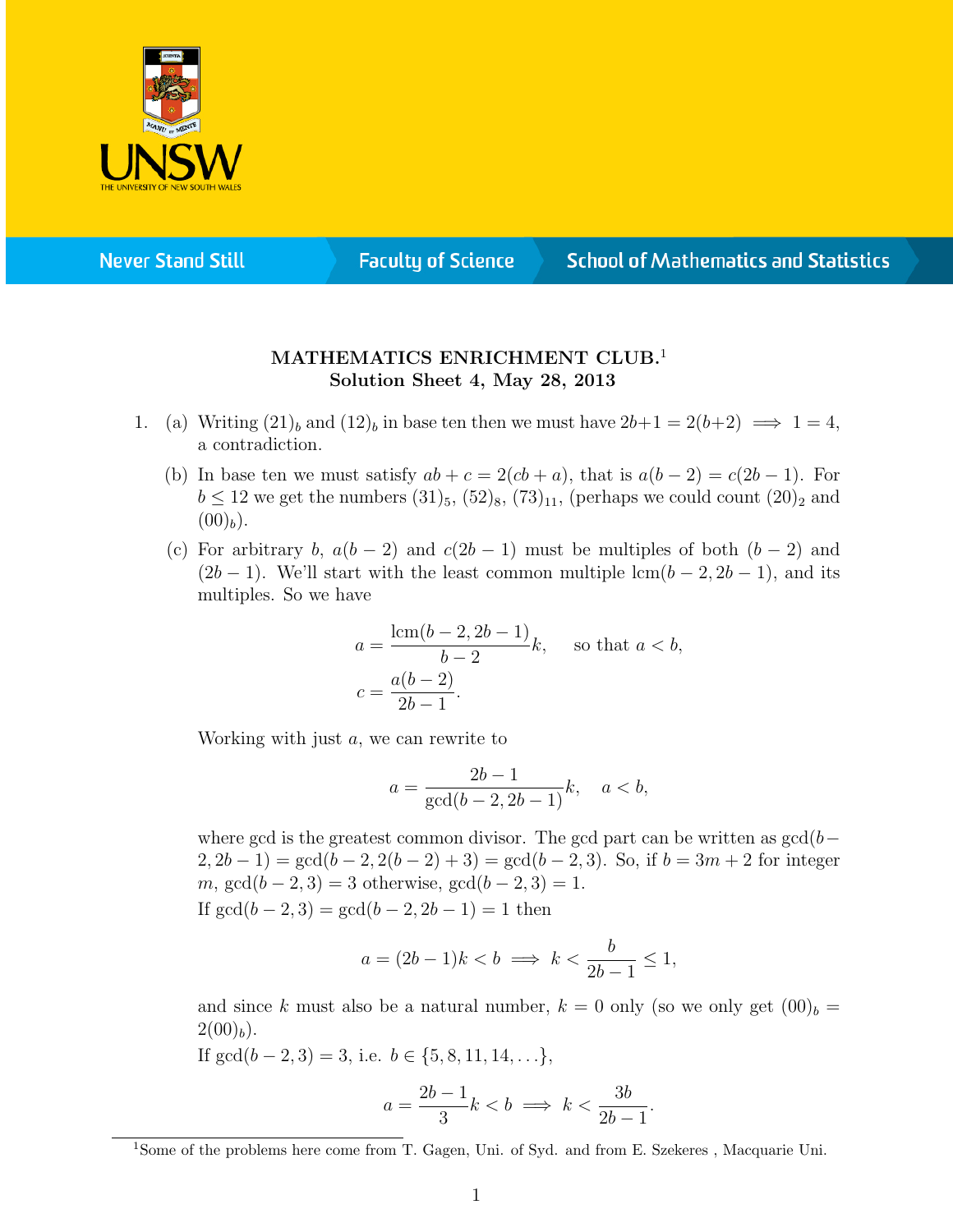Writing  $b = 3m + 2$  we can replace all bs with ms and get

$$
a = (2m + 1)k
$$
  
\n
$$
c = mk
$$
  
\n
$$
k < \frac{3m + 2}{2m + 1}, \quad k \in \mathbb{N}, \ m \in \mathbb{N}.
$$

2. Write  $1000 = \sum_{k=a}^{b} (2k-1)$ ,  $0 < a \le b$  which is an arithmetic progression, so reduces to  $1000 = (b - (a - 1))(b + (a - 1))$ . So now we look for two numbers  $x = b, y = a - 1$ whose sum and difference are both factors of 1000. The factors of 1000 are (1, 1000), (2, 500), (4, 250), (8, 125), (10, 100), (20, 50), (25, 40). Since we must have one factor represented by  $x - y$  and the other by  $x + y$ , both factors must be even, which leaves 4 possible pairs for x and y, and hence 4 pairs b and a (since  $a \leq b$ ).

Finally, if 1000 is the sum of consecutive, positive odd numbers  $k+(k+2)+(k+4)+\cdots$ , we can also add all the odd integers  $-(k-2), -(k-4), \ldots, -3, -1, 1, 3, \ldots, (k-2)$ without changing the original value. So for each of the 4 pairs  $a$  and  $b$  above, we have another representation. Hence, I count 8 ways.



Figure 1: Picture for question 3

3. The new triangle is  $A'''B'''C'''$ , where  $C'''$  is at  $A'/B''$ ,  $B'''$  is at  $B'$  and  $A'''$  at  $A''$ . The angle at  $C'''$  is right, since it is the sum of complementary angles, so in fact the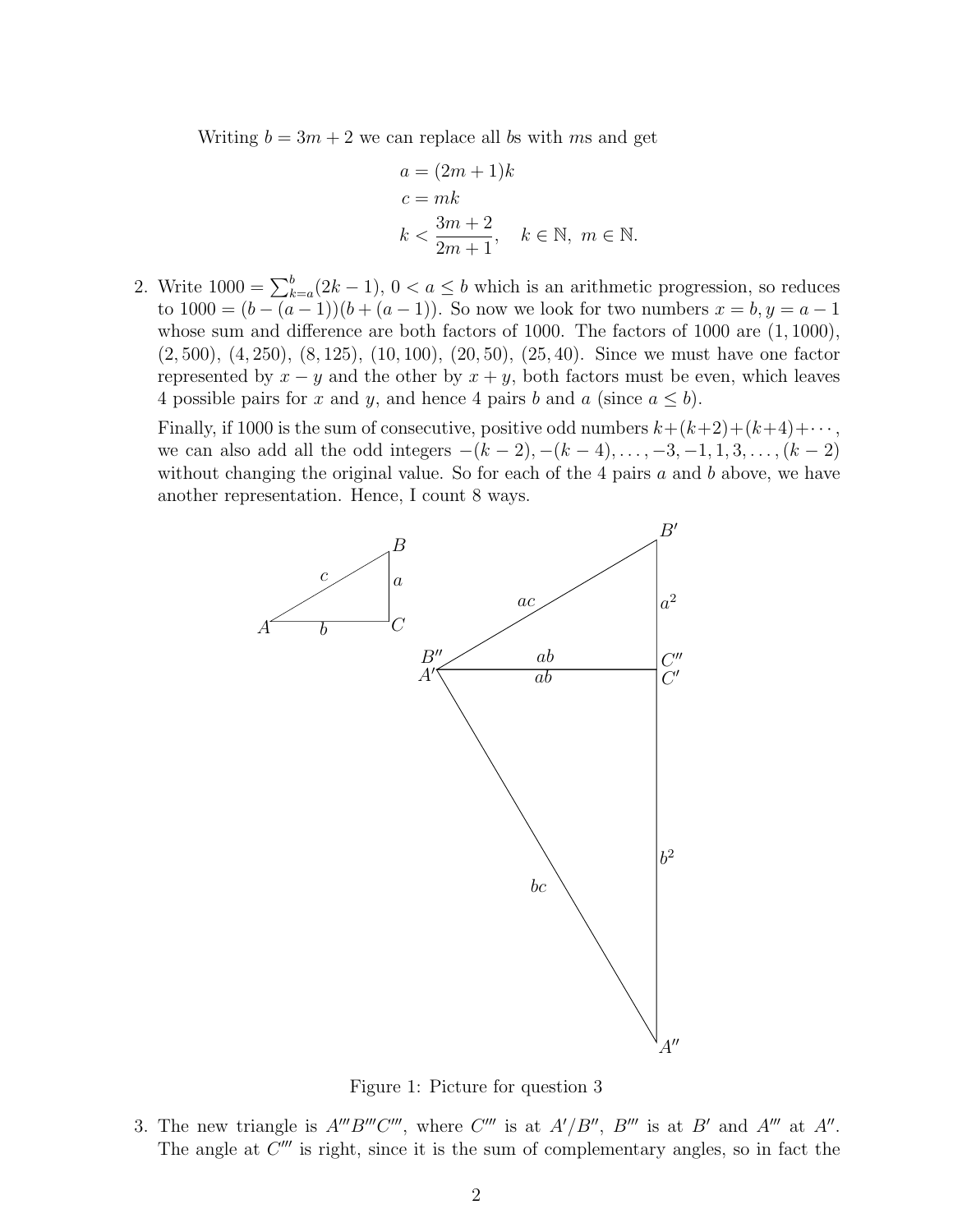triangle  $A'''B'''C'''$  is the enlargement of ABC by a factor of c, which implies  $a^2+b^2=c^2$ ; Pythagorus' Theorem.

- 4. Angle  $A$  is  $10^{\circ}$  and angle  $C$  is  $30^{\circ}$ .
- 5. (a) The triangles  $BAD$  and  $KAL$  are similar since they have two sides in ratio  $(AK:$  $AB = 1:3$  and  $AL : AD = 1:3$ ) which contain the common angle A. For the same reasons, trianlges BCD and NCM are similar. Thus KL is parallel to BD which is parallel to MN. Also, the lengths  $BD = 3KL$  and  $BD = 3MN$ so  $KL = MN$ . Thus  $KLMN$  is a parallelogram because it has one pair of equal length and parallel sides.
	- (b) In the same fashion as above we show that the triangles  $ABC$  and  $KBN$  are similar, and that the trianlges ADC and LDM are similar, with  $AB : KB = 3 : 2$ ,  $BC : BN = 3 : 2, AD : LD = 3 : 2$  and  $DC : DM = 3 : 2$ . Thus the areas are in the ratios area $(ABD)$ : area $(AKL) = 1:9$ , area $(BCD)$ : area $(NCM) = 1:9$ ,  $area(ABC) : area(KBN) = 4 : 9$  and  $area(ADC) : area(LDM) = 4 : 9$ . From this we obtain the two equations

$$
area(ABCD) = area(ABD) + area(BCD) = 9 area(AKL) + 9 area(NCM)
$$

$$
area(ABCD) = area(ABC) + area(ADC) = \frac{9}{4} area(KBN) + \frac{9}{4} area(LDM),
$$

combining which yields

area(*ABCD*) + 4 area(*ABCD*) = 9(area(*AKL*) + area(*NCM*) + area(*KBN*) + area(*LDM*)  
\n5 area(*ABCD*) = 9(area(*ABCD*) - area(*KLMN*)  
\n9 area(*KLMN*) = 4 area(*ABCD*)  
\narea(*KLMN*) = 
$$
\frac{4}{9}
$$
 area(*ABCD*).

6. Consider a right triangle with perpendicular sides of length  $m$  and  $n$ , and thus hy-Consider a right triangle with perpendicular sides of length<br>potenuse  $\sqrt{m^2 + n^2}$ . Say one of the non-right angles is  $\theta$  then

$$
\frac{m+n}{\sqrt{m^2+n^2}} = \cos\theta + \sin\theta.
$$

The value  $\cos \theta + \sin \theta$  is maximum when  $\cos \theta = \sin \theta$ , and so when  $\cos \theta = \sin \theta = \frac{1}{\sqrt{2}}$  $\frac{1}{2}$ . Thus √

$$
\frac{m+n}{\sqrt{m^2+n^2}} \le \frac{2}{\sqrt{2}} = \sqrt{2}.
$$

## Senior Questions

1. The radii of the inscribed circle that touch the triangle divide the triangle in to 2 pairs of congruent triangles and a square. Thus the perimeter of the triangle is  $p = 2x+2y+2\times 2$ where  $x + y = 15$  cm is the length of the hypotenuse. Thus  $p = 2 \times 15 + 4 = 34$  cm.